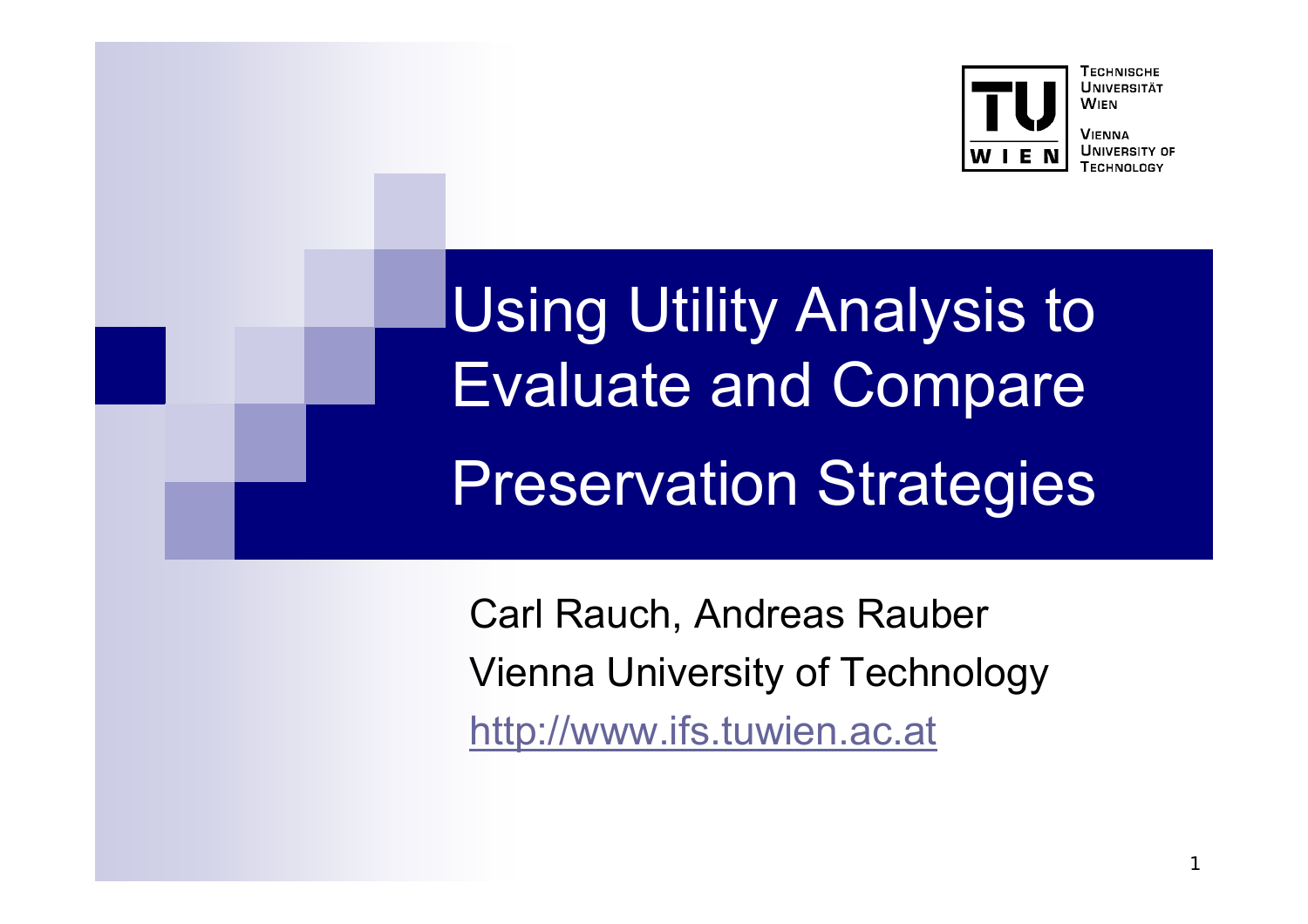### Motivation

### ■ We have

- $\square$  collections with different file formats and preservation requirements
- **□** myriads of potential preserveration approaches (various converters, emulators, metadata schemes,…)

#### ■ We need

 <sup>a</sup>*structured approach* to selecting and evaluating preservation solutions, rather than un-transparent "out-of-the-guts" decisions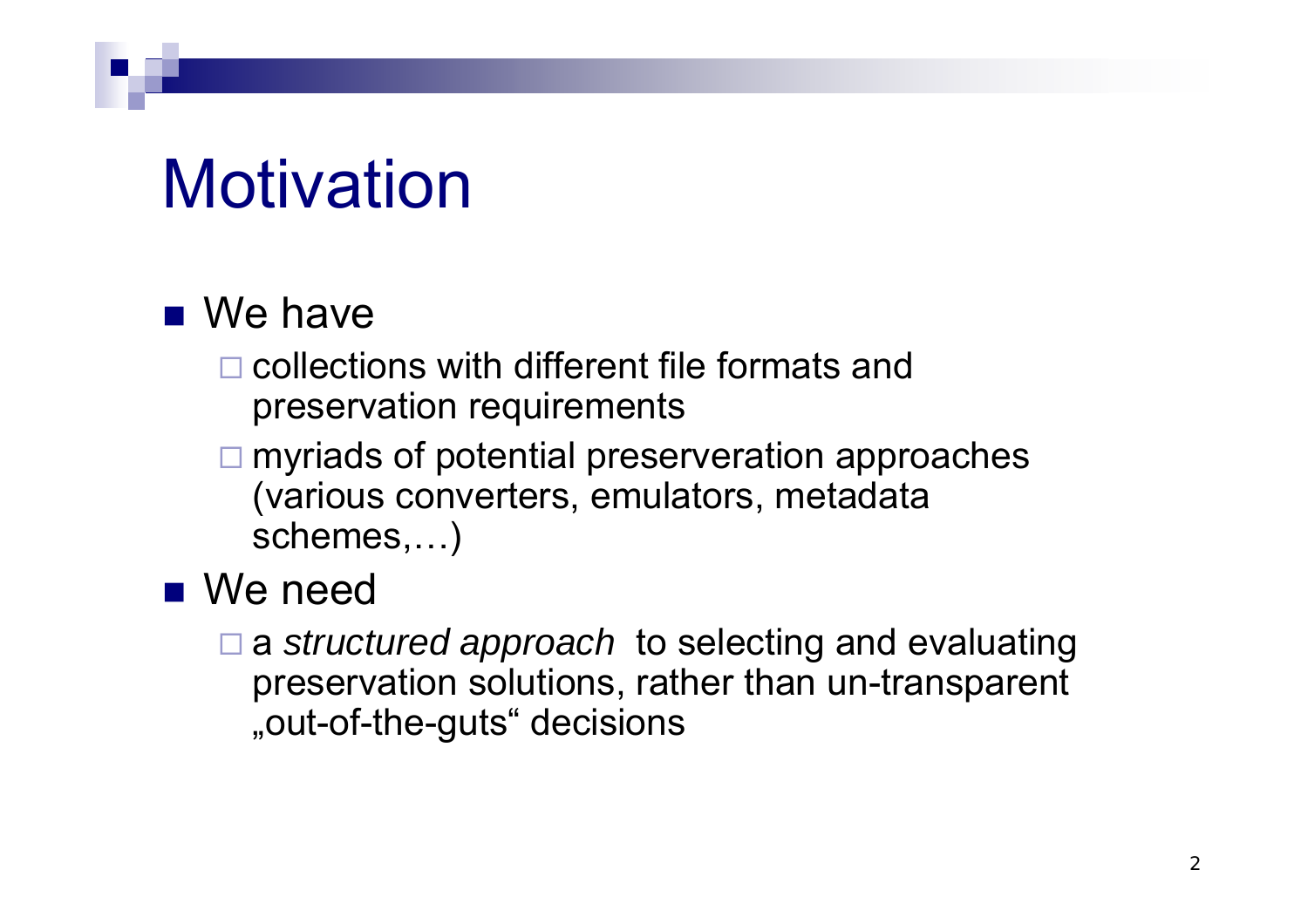# **Outline**

**n** Introduction

■ Utility Analysis

Set objectives **>>** 

 $\square$  Evaluate alternatives  $\square$ 

Define preferences and decide  $\sum$ 

**B** Summary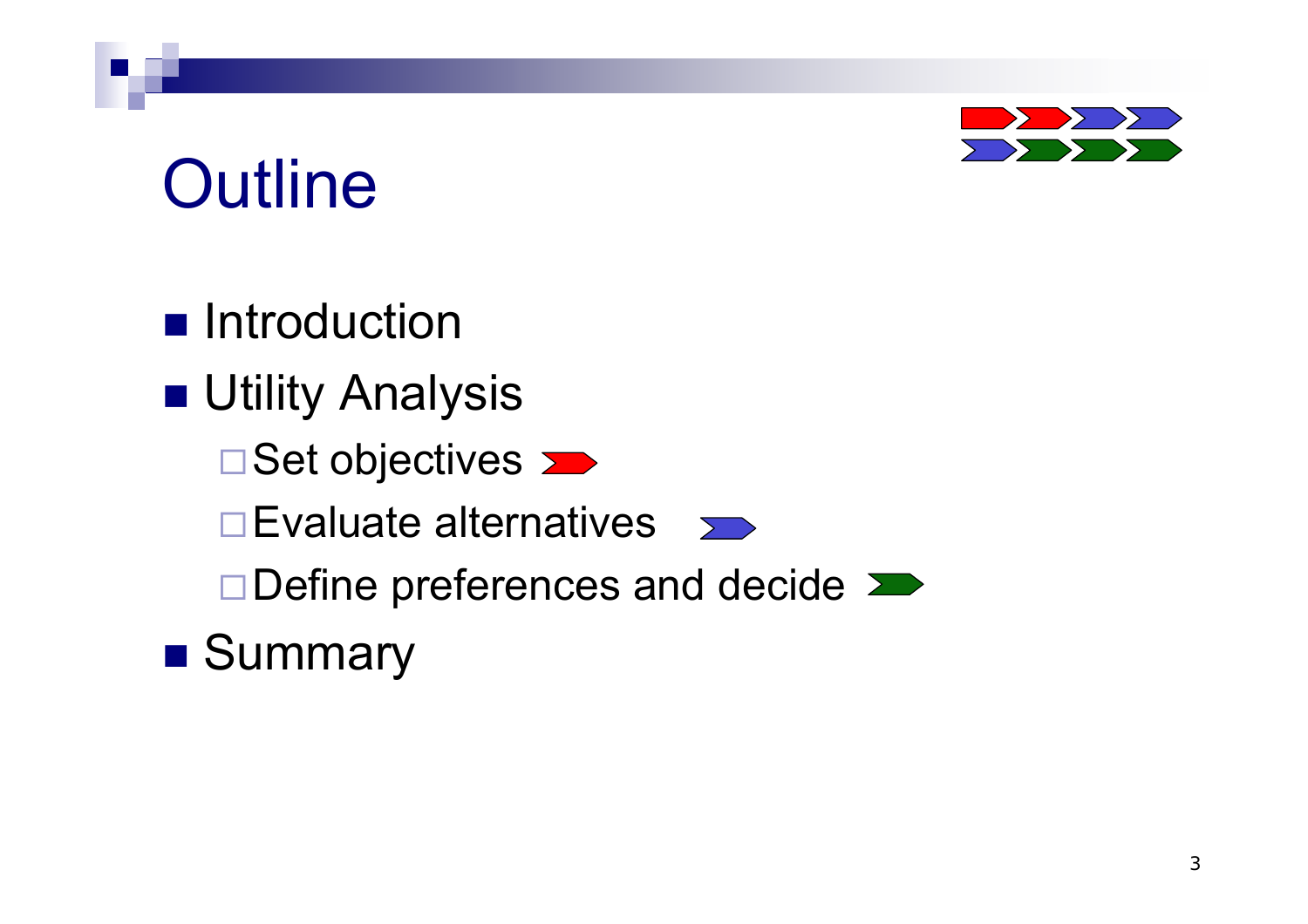### Selecting a preservation strategy

| Problem                                                                                                                           | <b>Requirements</b>                                                                              | Solution                                                                                     |
|-----------------------------------------------------------------------------------------------------------------------------------|--------------------------------------------------------------------------------------------------|----------------------------------------------------------------------------------------------|
| Several preservation<br>strategies,<br>none excels in all<br>circumstances<br>Different requirements<br>for different collections | Strategies that suit<br>different<br>requirements<br>Means to make<br>strategies<br>comparable   | <b>E</b> Generic framework,<br>which can be easily<br>applied to specific<br>environments    |
| Steady change and<br>development of<br>strategies and tools                                                                       | Measures to be<br>equally applicable<br>to new preservation<br>strategies<br>Structured approach | <b>Decision support</b><br>system, which clearly<br>ranks possible<br>preservation solutions |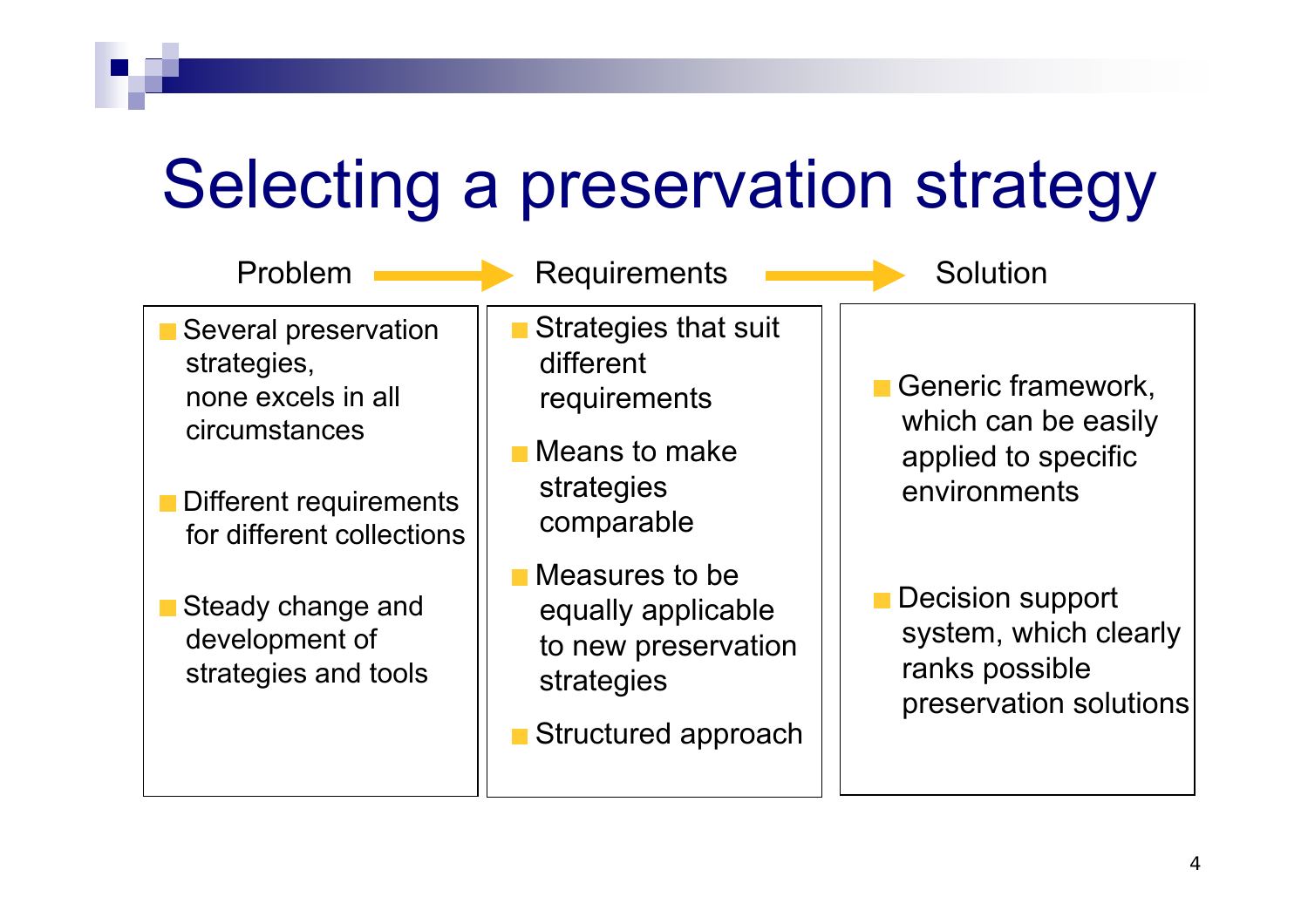### Utility Analysis

- Developed in the 1970s
- **Applied mainly for infrastructure projects,** such as dams, bridges, neighbourhoods
- **Flexible and expandable**
- Adapted to fit the preservation requirements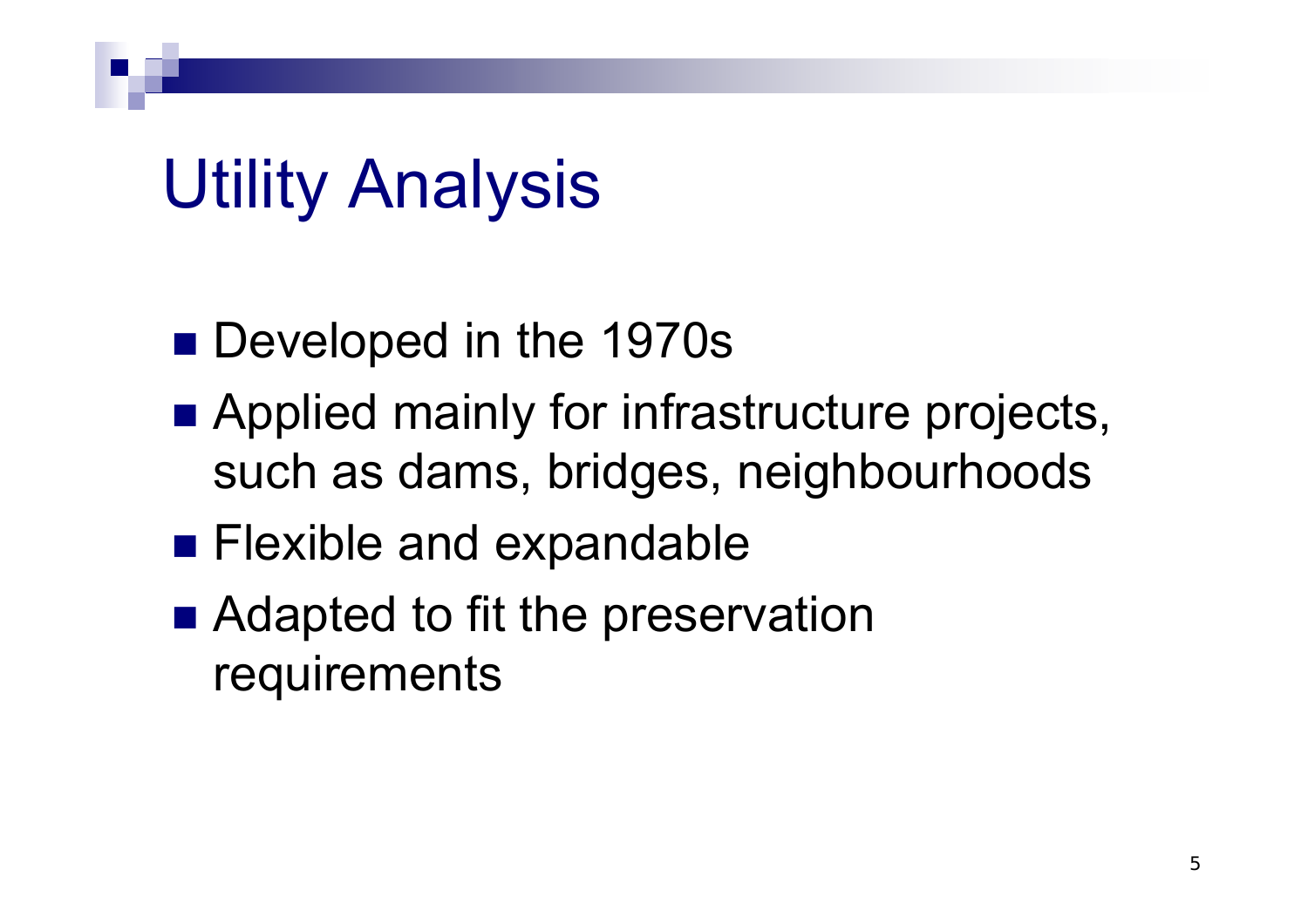#### Utility Analysis Procedure  $\sum$

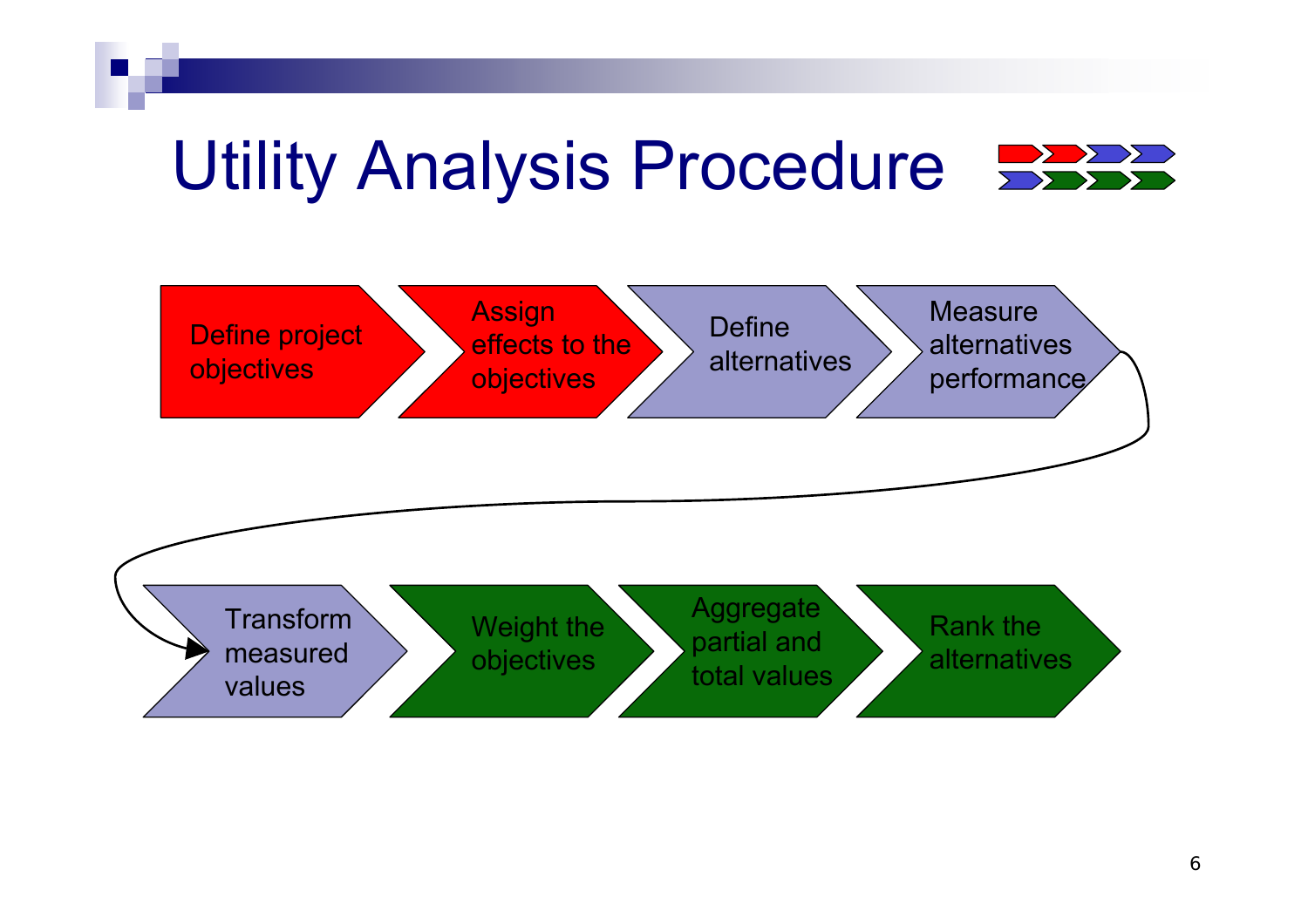- Collect set of project objectives
- **n** Include all requirements and desiderata
- Rather complex, extensive
- **Procedure:** 
	- Bottom-up approach: brainstorming session
	- Top-down approach:
		- according to generic objective tree
	- Structure as an *Objective Tree*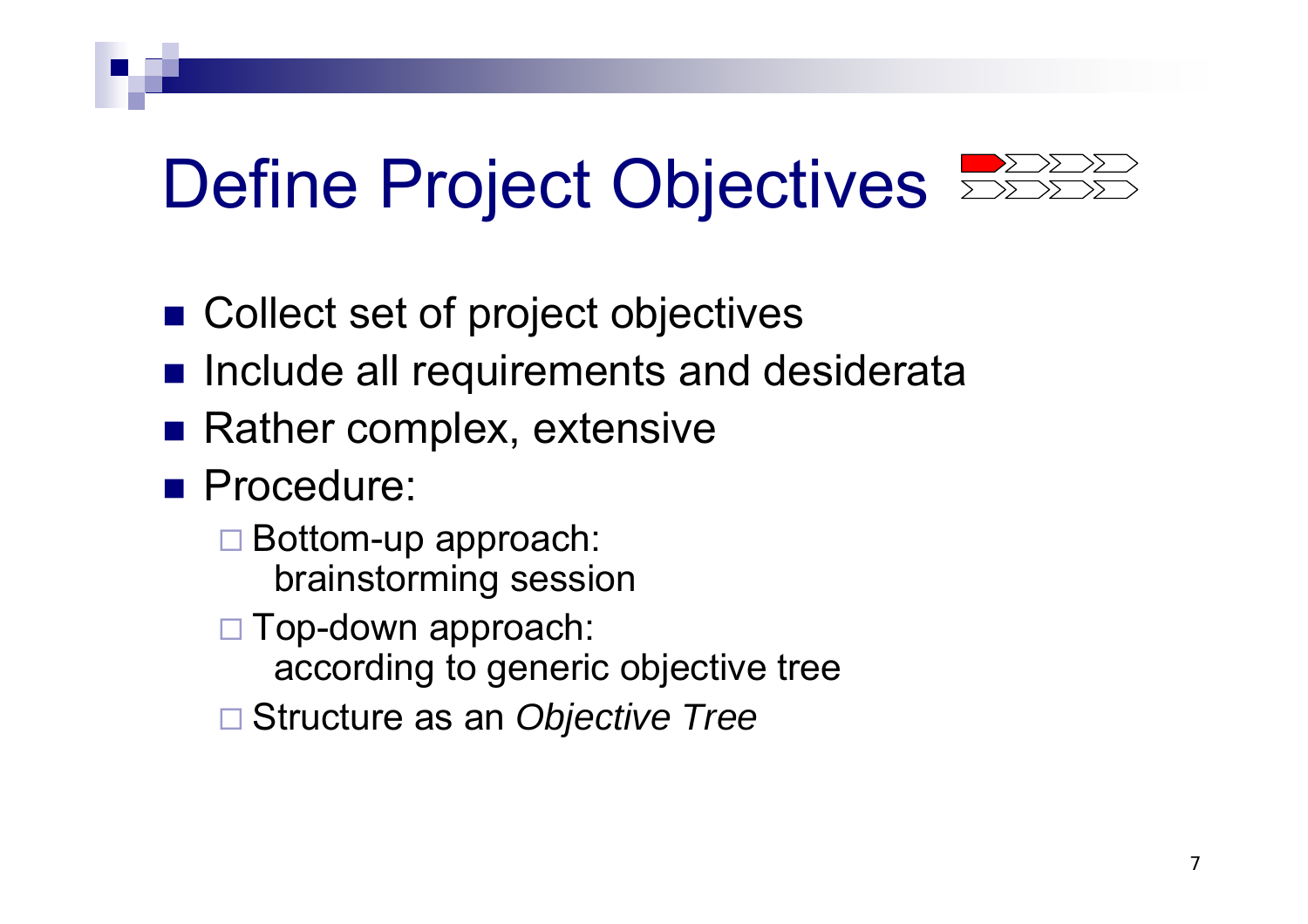### ■ Bootom-up:



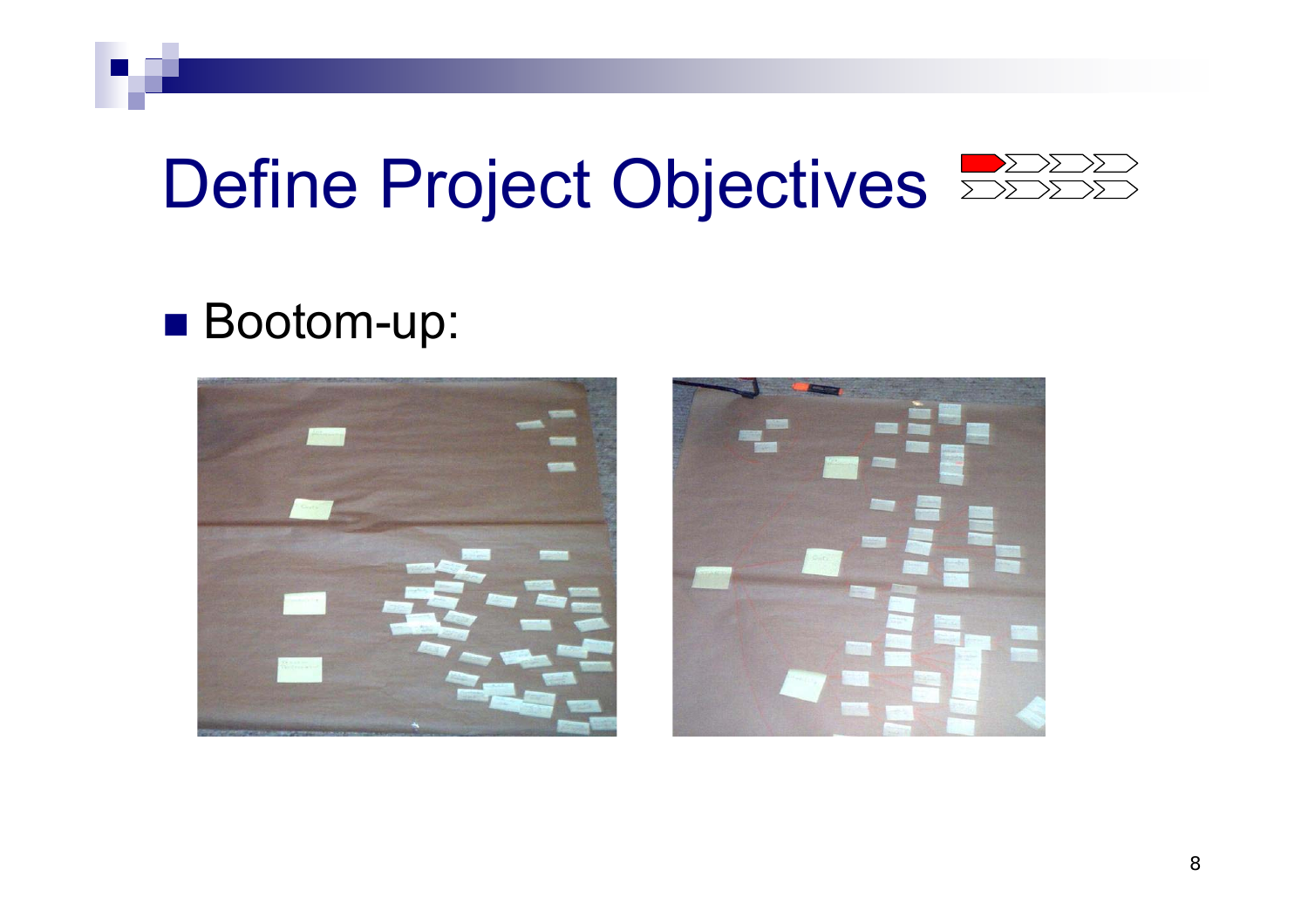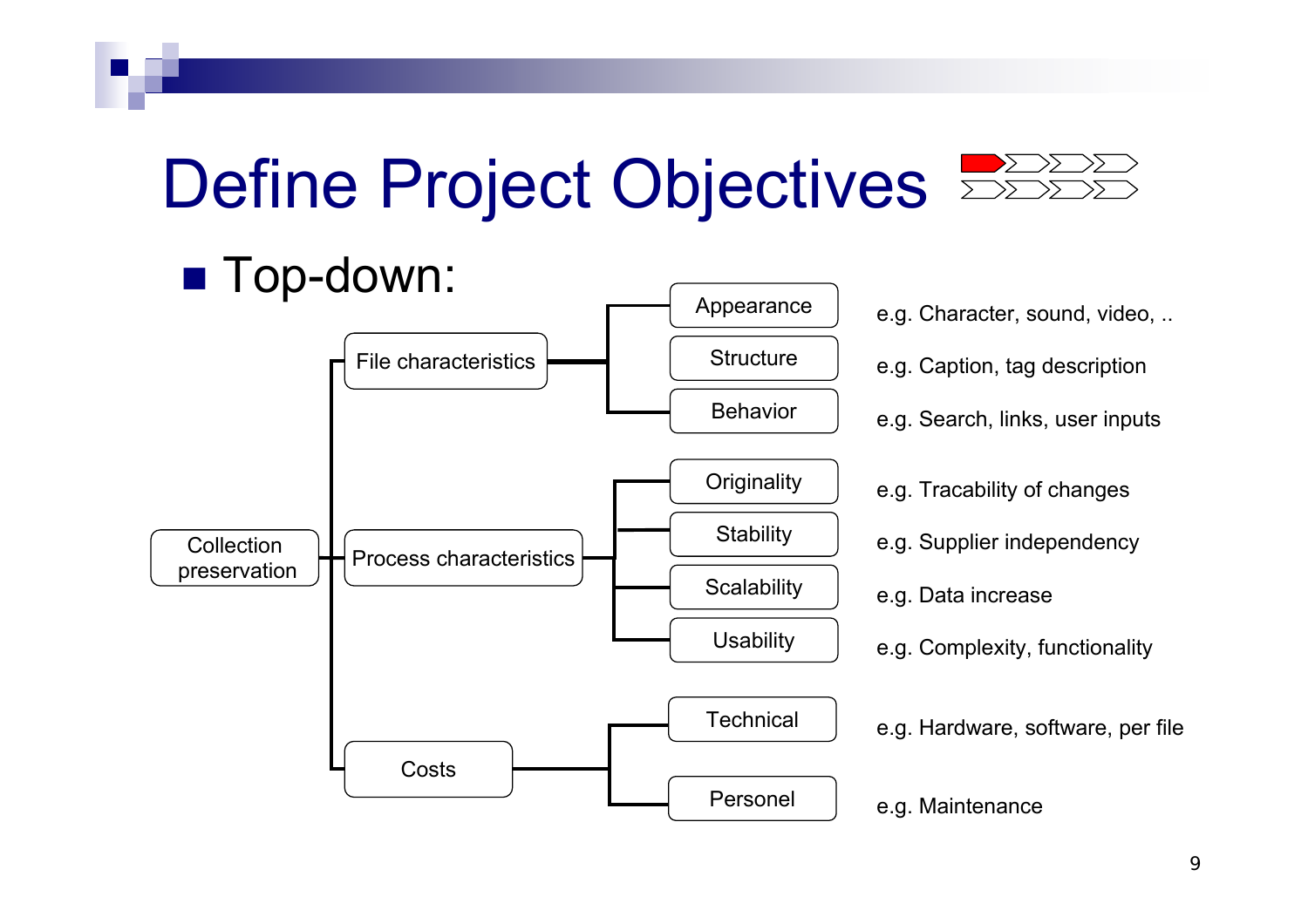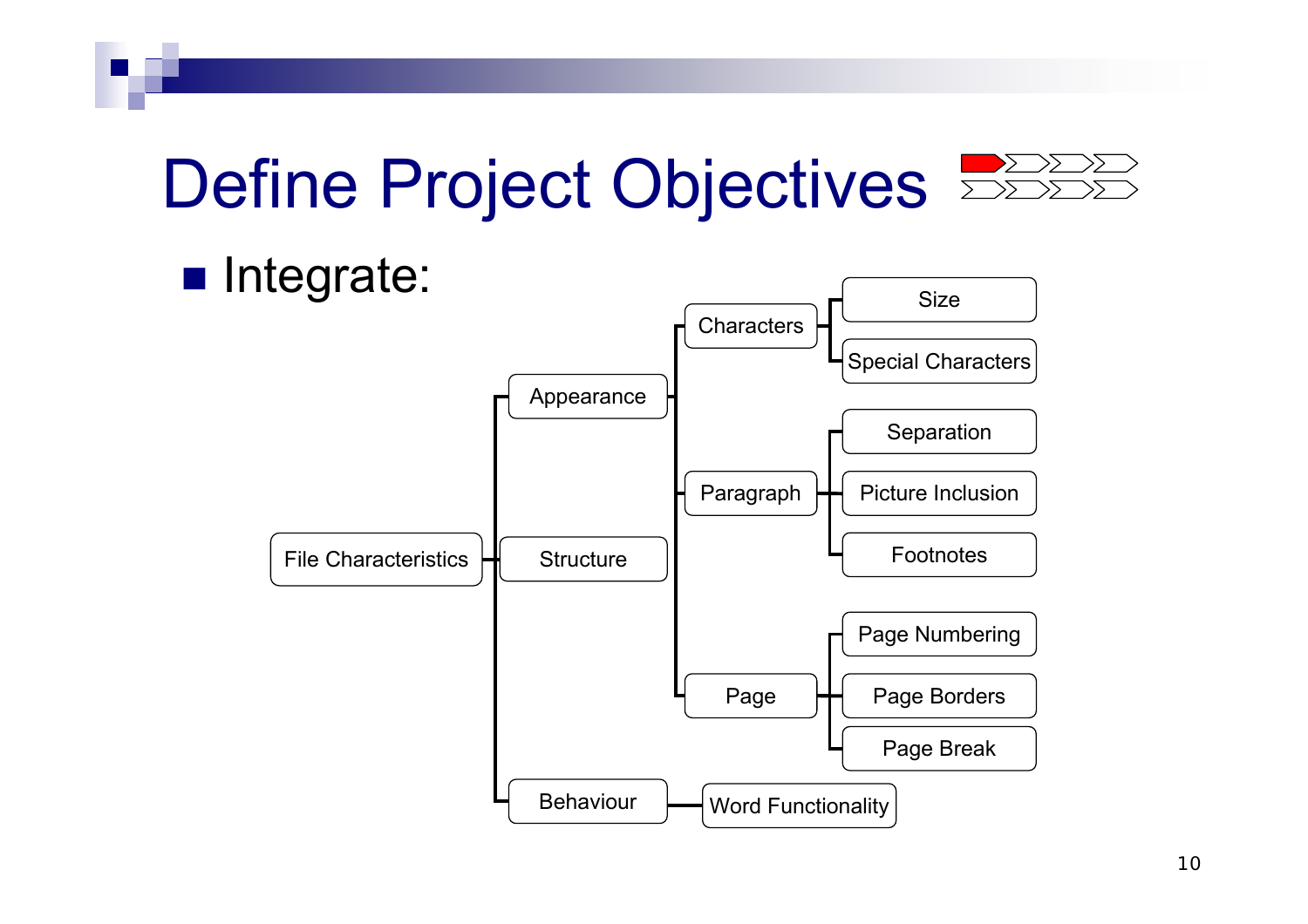### Assign effects to objectives

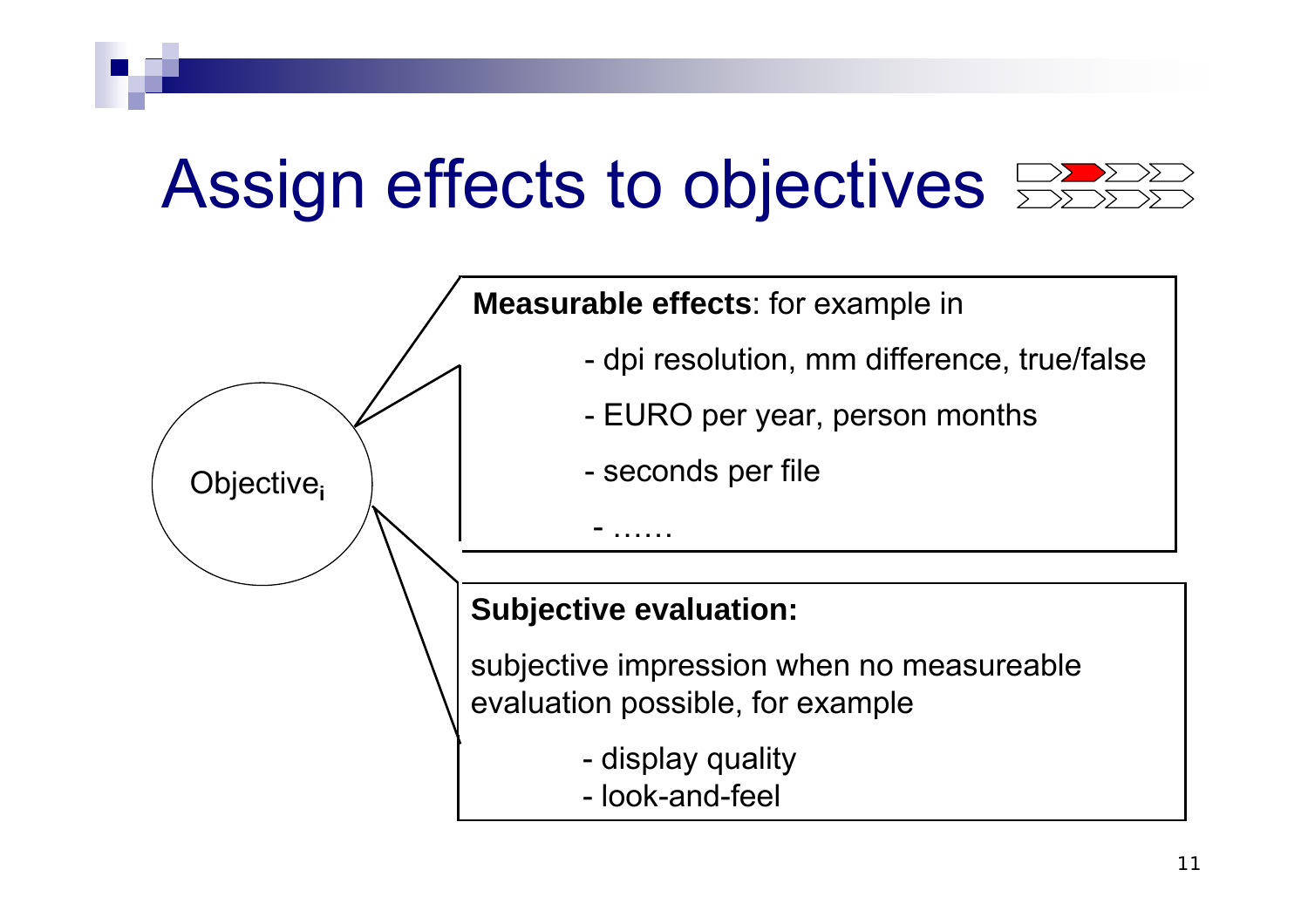# Listing Alternatives



#### ■ Migration and Standardisation

- $\Box$ Migrate documents to Adobe PDF using XXX
- $\Box$ Migrate documents to OpenOffice 1.0
- $\Box$ Migrate documents to PostScript using XXX
- $\Box$ Migrate documents to MS Word 2003
- $\blacksquare$  Encapsulation
- **Hardware Museum**
- $\frac{1}{2}$ …
- Maintain current strategy
- No action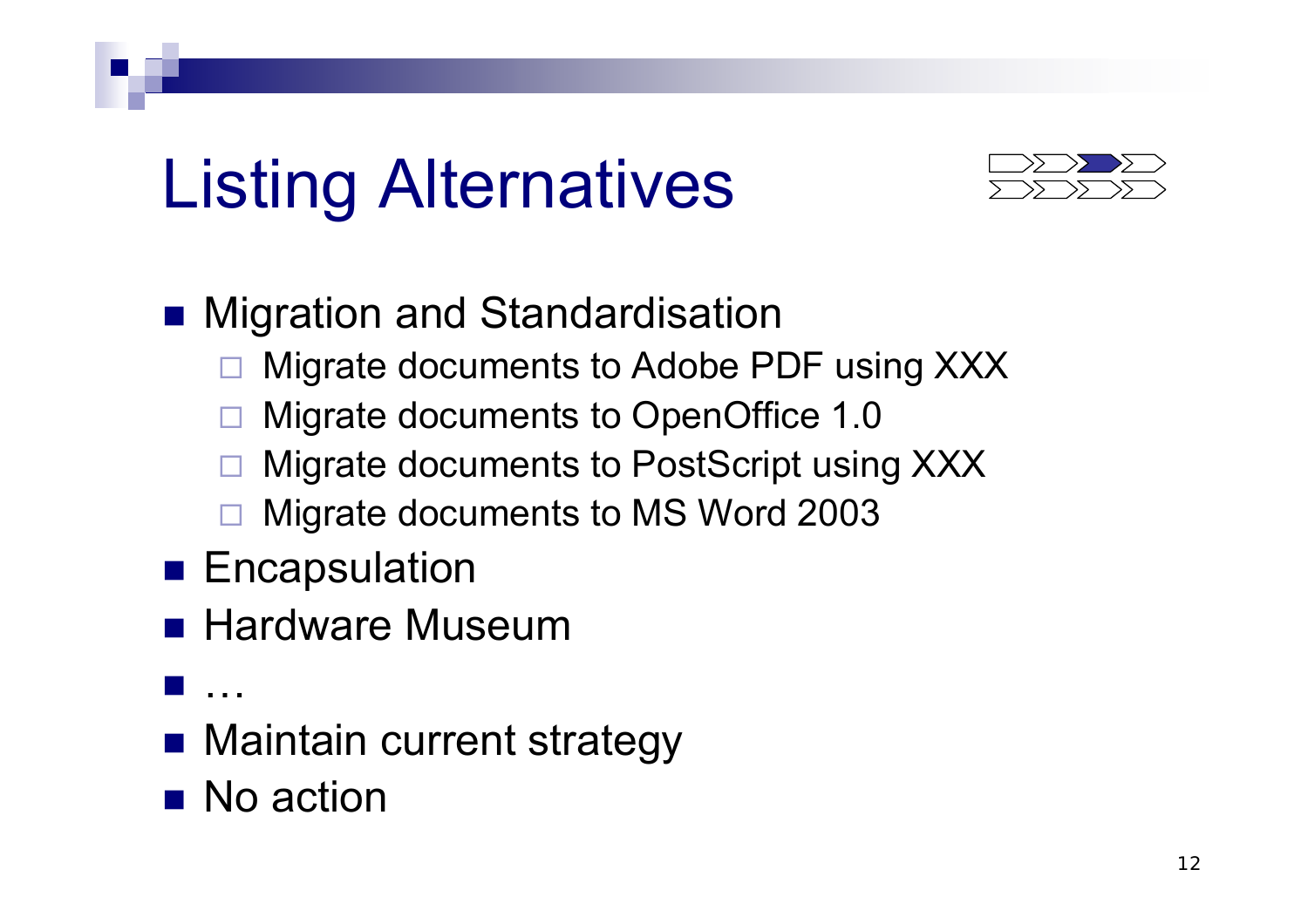### Alternatives' evaluation



- Select files for evaluation □ Original files from collection □ Files from a testbed
- $\blacksquare$  Ensure that they cover collection characteristics
- **Perform preservation steps according to** list of alternatives
- **Reasure results**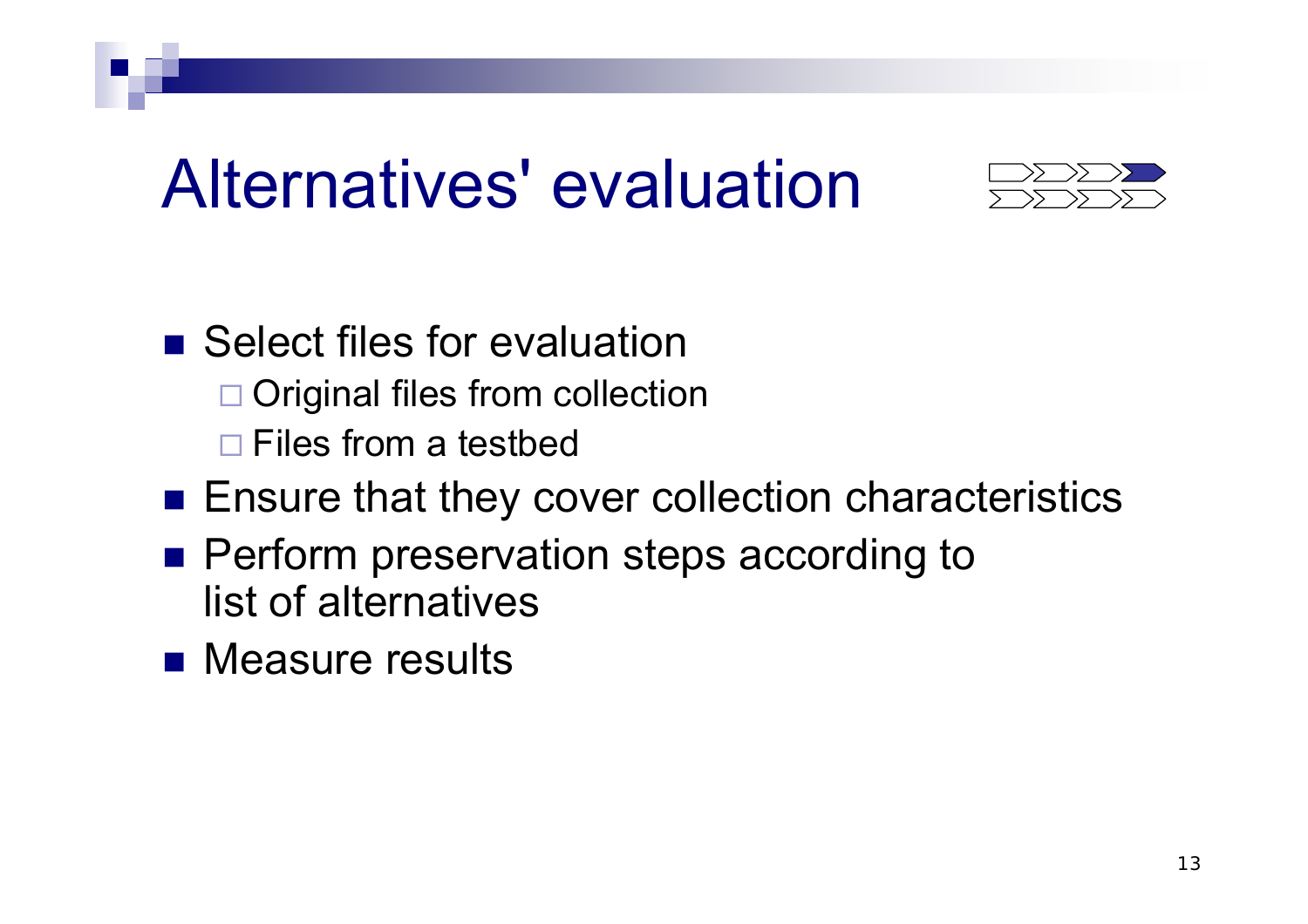### Alternatives' evaluation



#### **■ Result:**

Table of performance measures

|                         | <b>Word 2003</b> | OpenOffice | PDF 5.0          | No changes       |
|-------------------------|------------------|------------|------------------|------------------|
| Page margins            | mm<br>$\Omega$   | $+3$ mm    | $0 \, \text{mm}$ | $0 \, \text{mm}$ |
| Ingest: sec. per file   | 10 sec           | 10 sec     | 15 sec           | 0 sec            |
| Software costs per year | 50€              | $0 \in$    | $0 \in$          | $0 \in$          |
| Numbering of chapters   | 3                | N.A.       | 5                | 5                |
| Paragraph formatting    | 3                | 2          | 5                | 5                |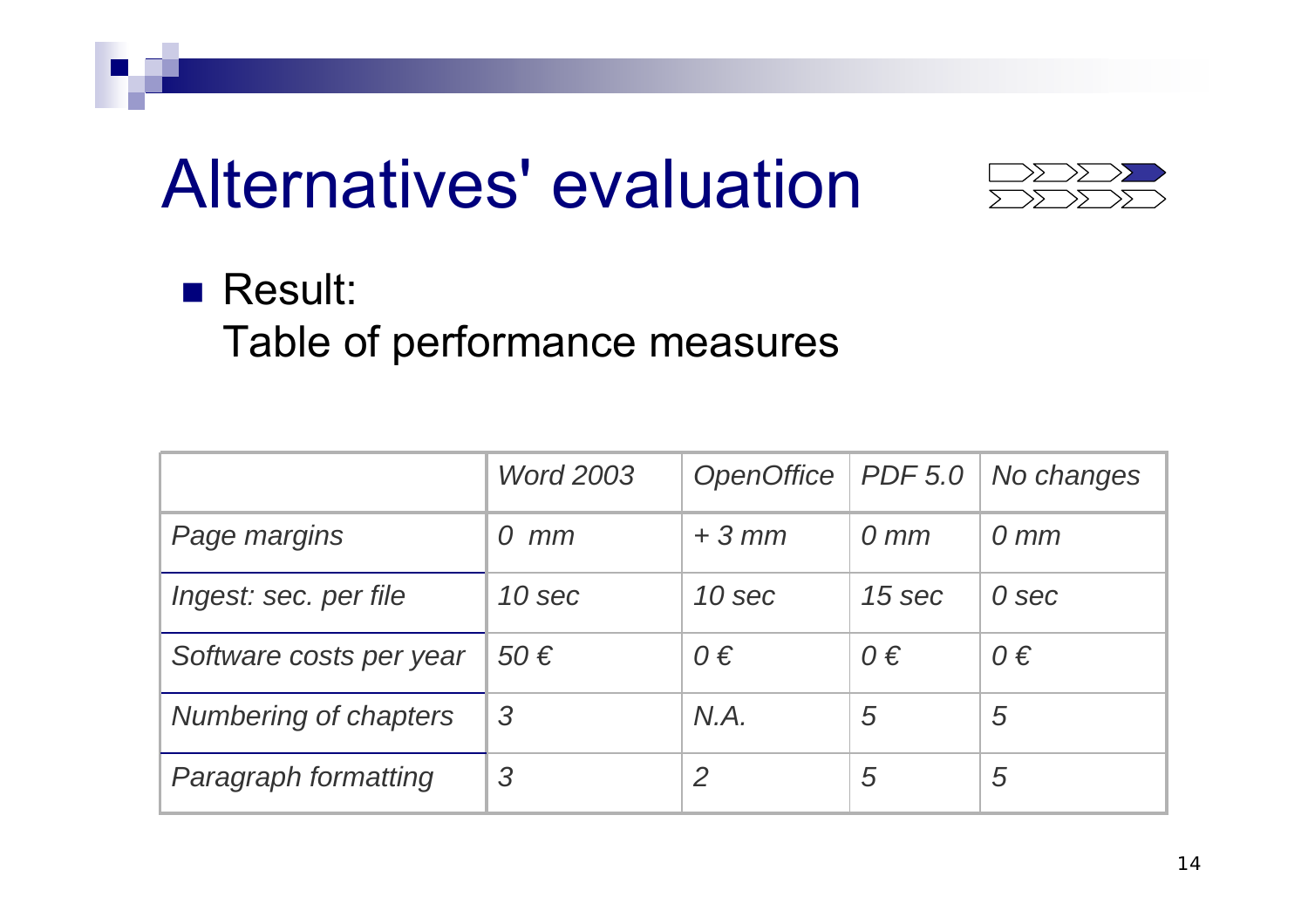### Transform Measured Values  $\mathbb{R}^{\geq 2222}$

- Need to make measured values comparable
- **Define transformation table**

|                          | $\overline{5}$ | $\overline{4}$ | 3             |               |                | N.A         |
|--------------------------|----------------|----------------|---------------|---------------|----------------|-------------|
| Page margins             | $+/-$ Omm      | $+/- 1mm$      | $+/- 2mm$     | $+/- 3mm$     | $+/- 4mm$      | > 4mm       |
| Ingest: sec. per file    | $0 - 5$ sec    | 5-10 sec       | 10-15sec      | $15 - 25$ sec | 25-40sec       | $>40$ sec   |
| SW costs/year            | $0 \in$        | $1 - 30 \in$   | $31 - 50 \in$ | $51 - 70 \in$ | $71 - 100 \in$ | > $100 \in$ |
| <b>Chapter numbering</b> | 5              | $\overline{4}$ | -3            |               |                | N.A.        |
| Paragraph formatting     | 5              | 4              | 3             |               |                | N.A.        |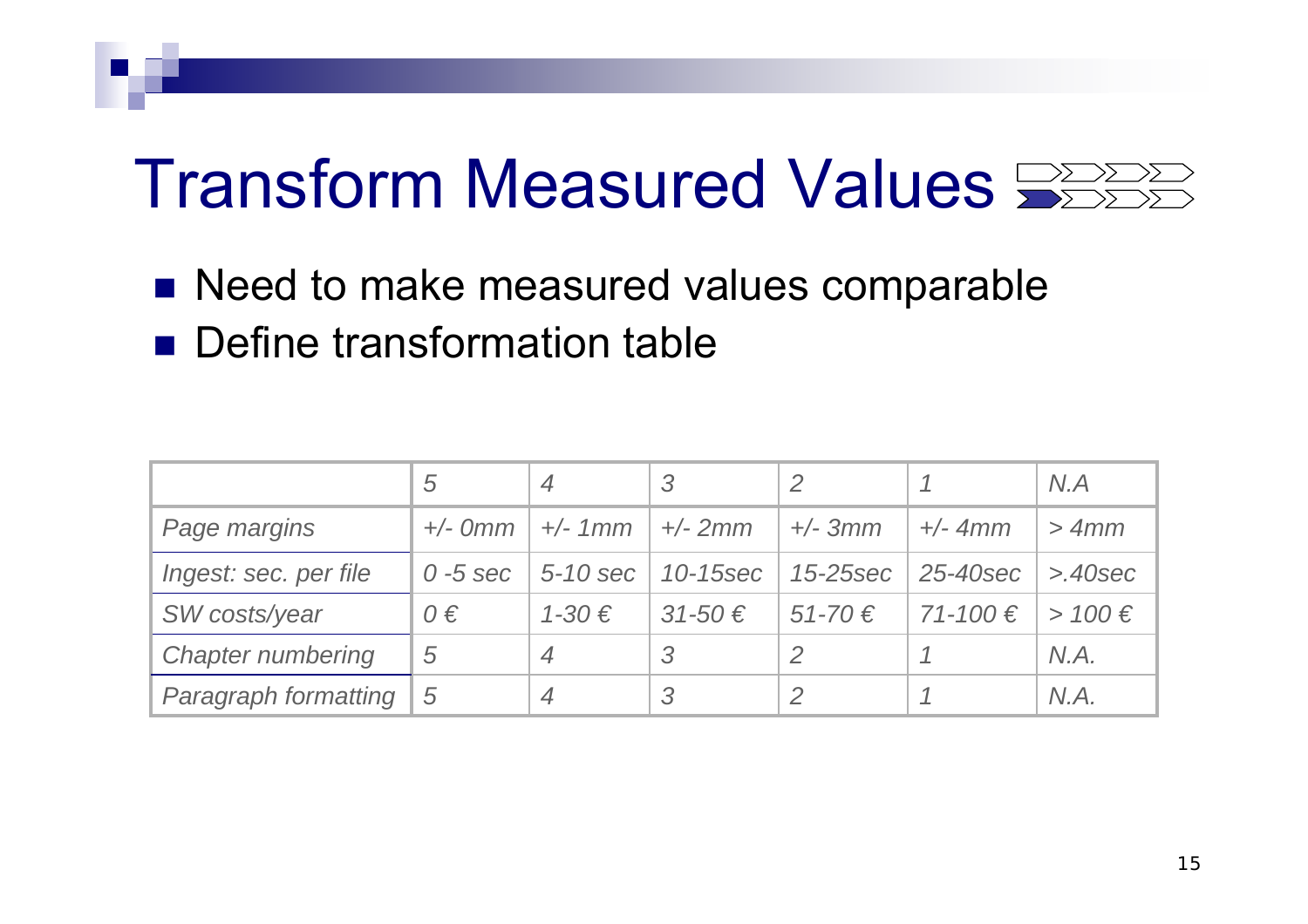### Transform measured Values

#### **Transform measures:**

|                         | <b>Word 2003</b> | <b>OpenOffice</b> | <b>PDF 5.0</b> | No changes |
|-------------------------|------------------|-------------------|----------------|------------|
| Page borders            | 5                | n                 | 5              | 5          |
| Ingest: sec. per file   | $\boldsymbol{4}$ |                   |                | 5          |
| Software costs per year | 3                | 5                 | 5              | 5          |
| Numbering of chapters   | 3                | N.A.              | 5              | 5          |
| Paragraph formatting    | 3                | C                 | 5              | 5          |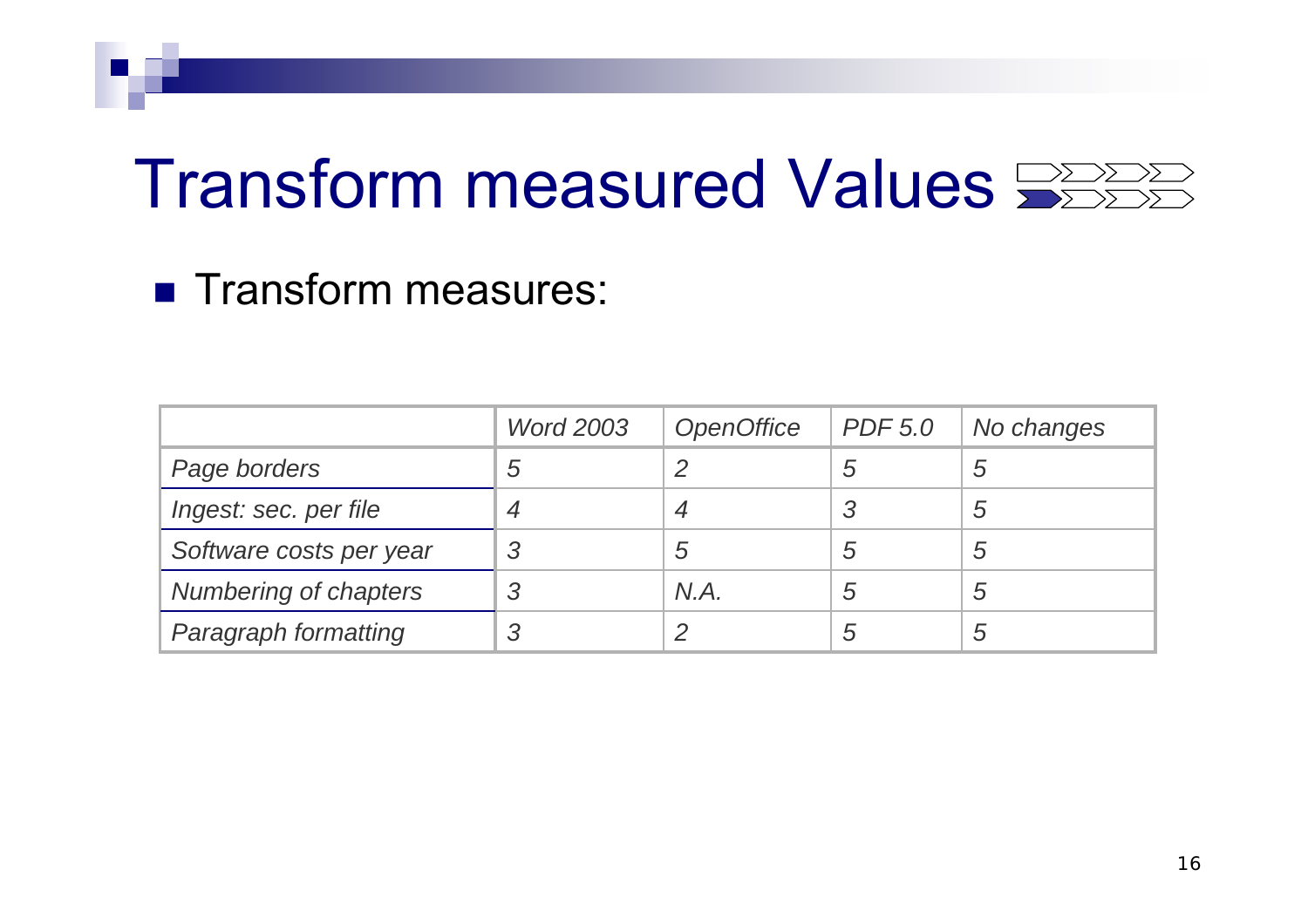# **Weighting**



- Objectives differ in importance / priority
- Assign weights to objectives
- Basically possible right after definition of Objective Tree
- Recommended to perform after measurement and transformation
- Weights per branch level sum up to 1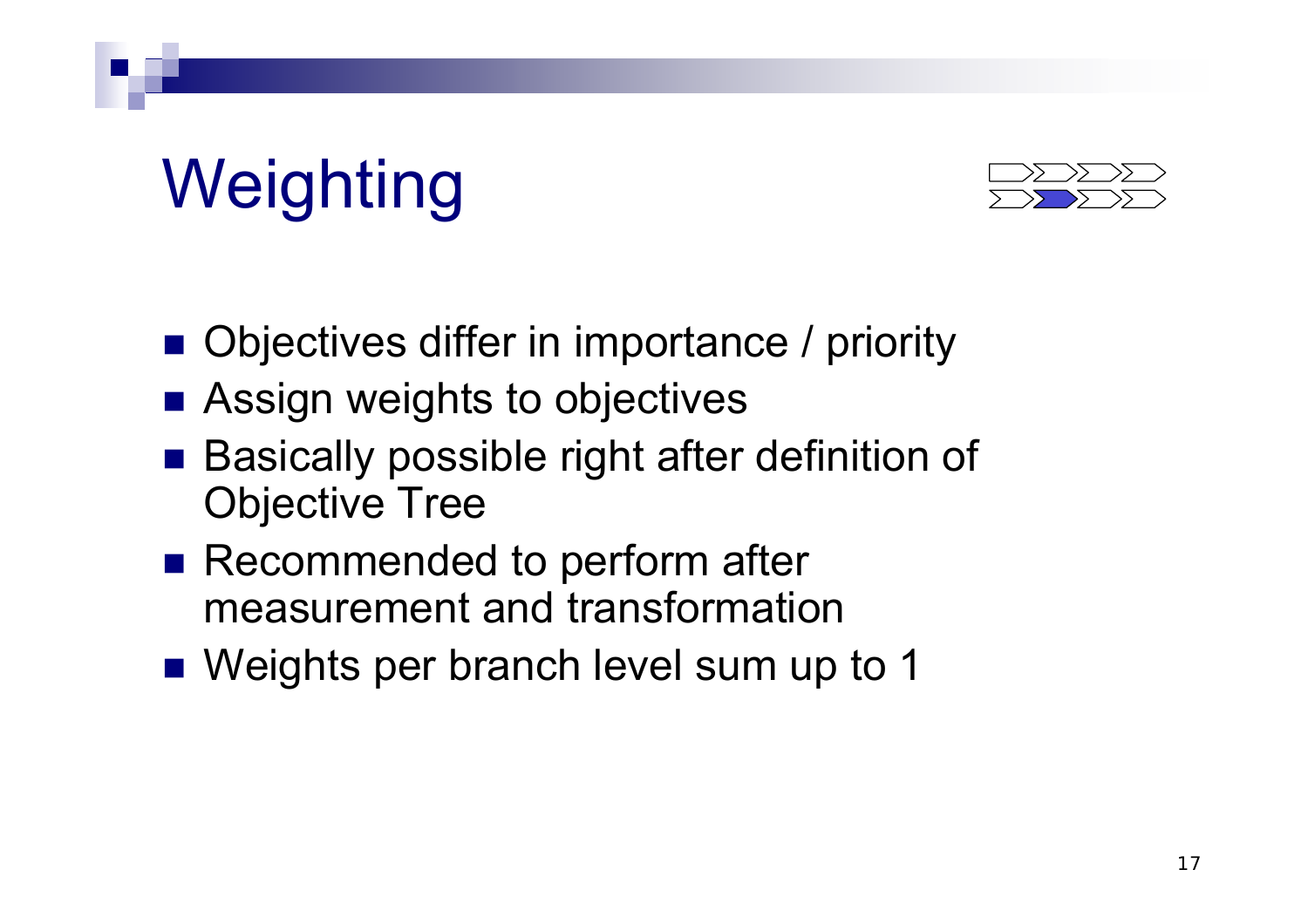### **Weighting**



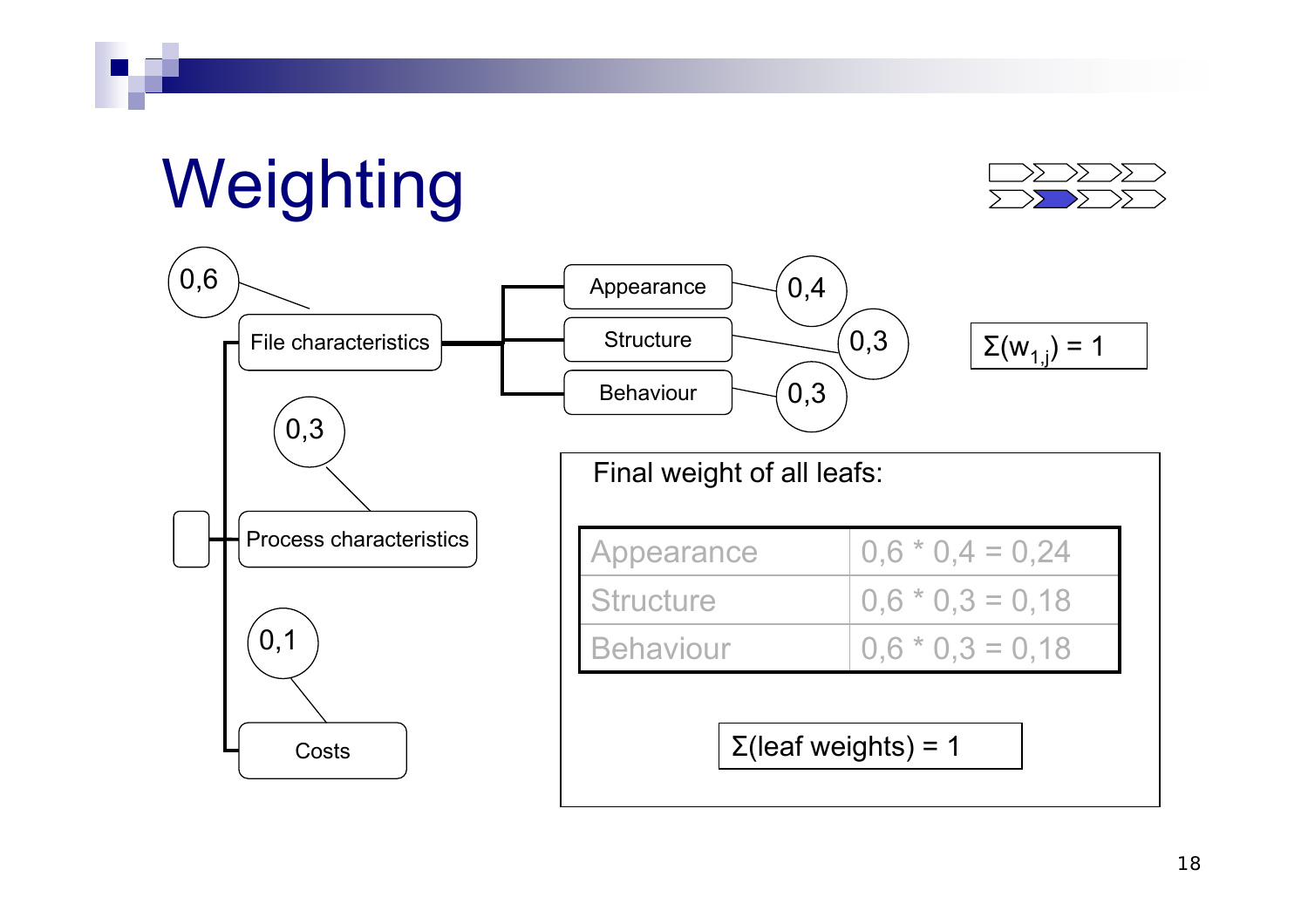### Aggregating part values



- Calculate leaf values by multiplying transformed measurements with weights
- Aggregate values per alternative
- If necessary, average or min/max over different demo-files
- **Provides performance per alternative** according to different branch levels, i.e. objective granularities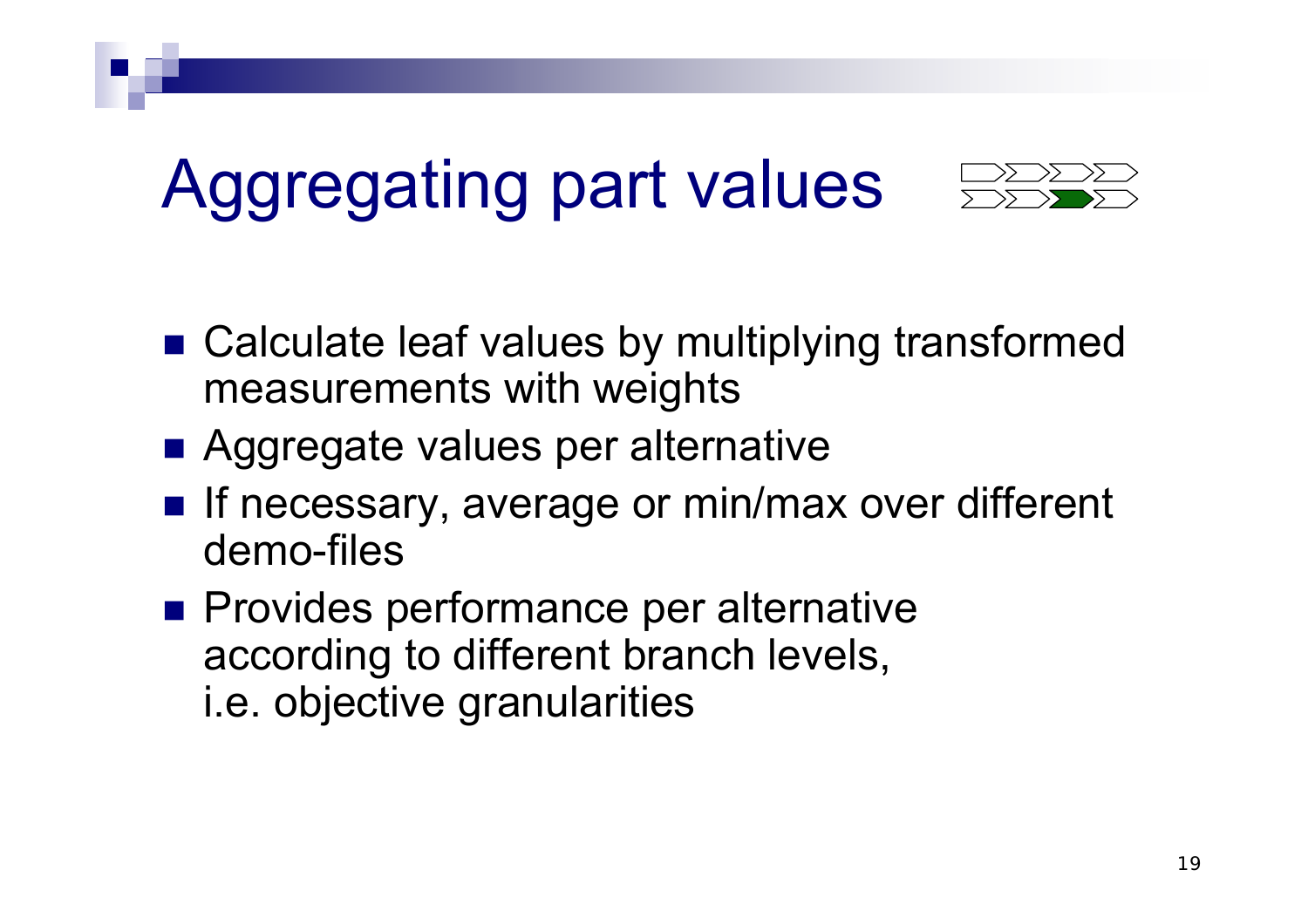### Final Ranking



- Ranking of alternatives
- Not-acceptable alternatives are kept in ranking
- $\blacksquare$  Final sensitivity analysis regarding non measurable influences on the decision, such as:
	- $\mathbb{R}^3$ expertise in a specific alternative
	- $\frac{1}{2}$ good relation to a supplier

 $\frac{1}{2}$ …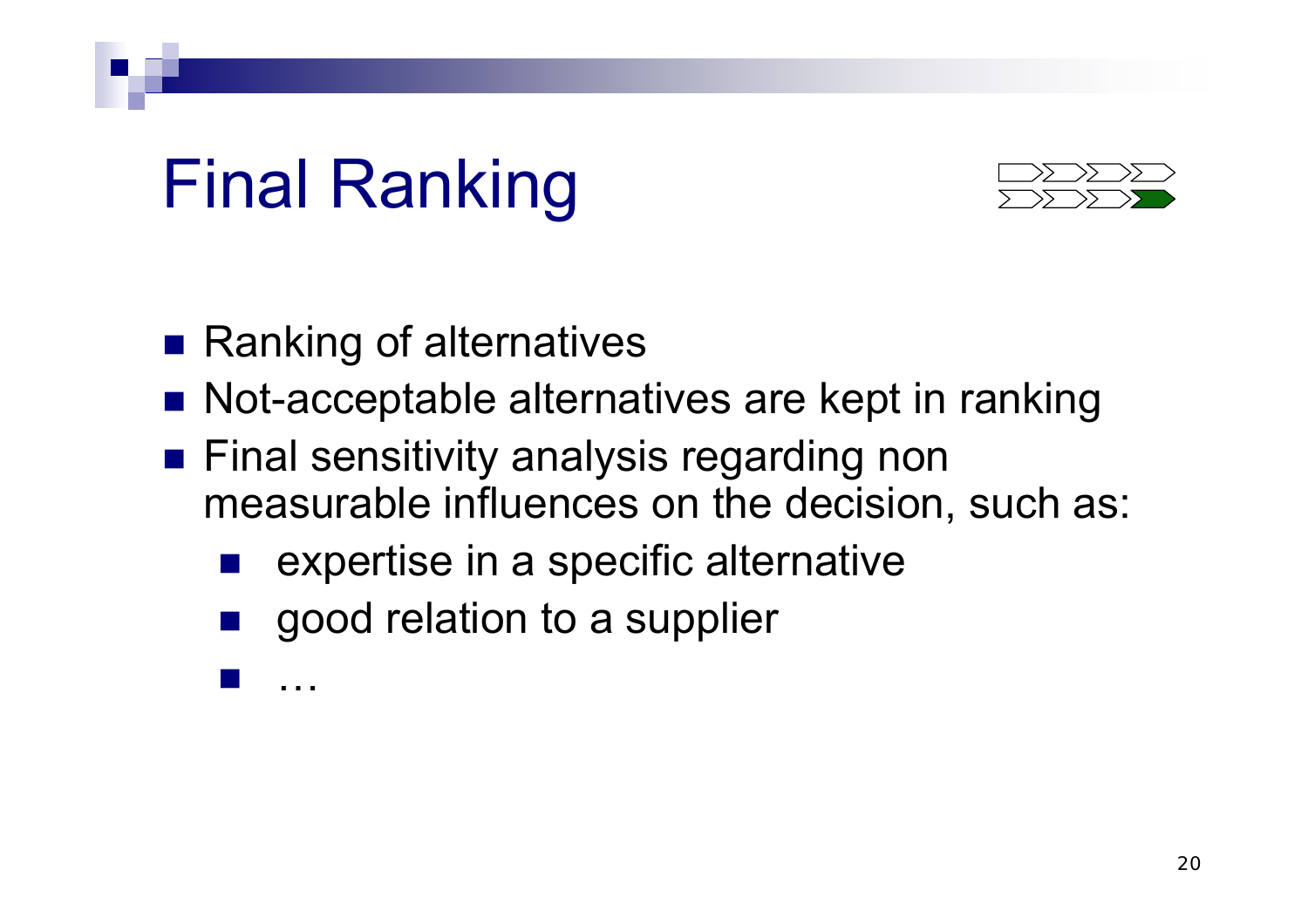# **Summary**



- Composition of Objective Tree depends strongly on collection requirements
- **Different solutions vary mainly in** 
	- □ Objective tree composition
	- □ Objective's weights
- A few "standard" Objective Trees may evolve
- We now have:
	- □ A structured approach to make accountable preservation decisions
	- □ A transparent decision process